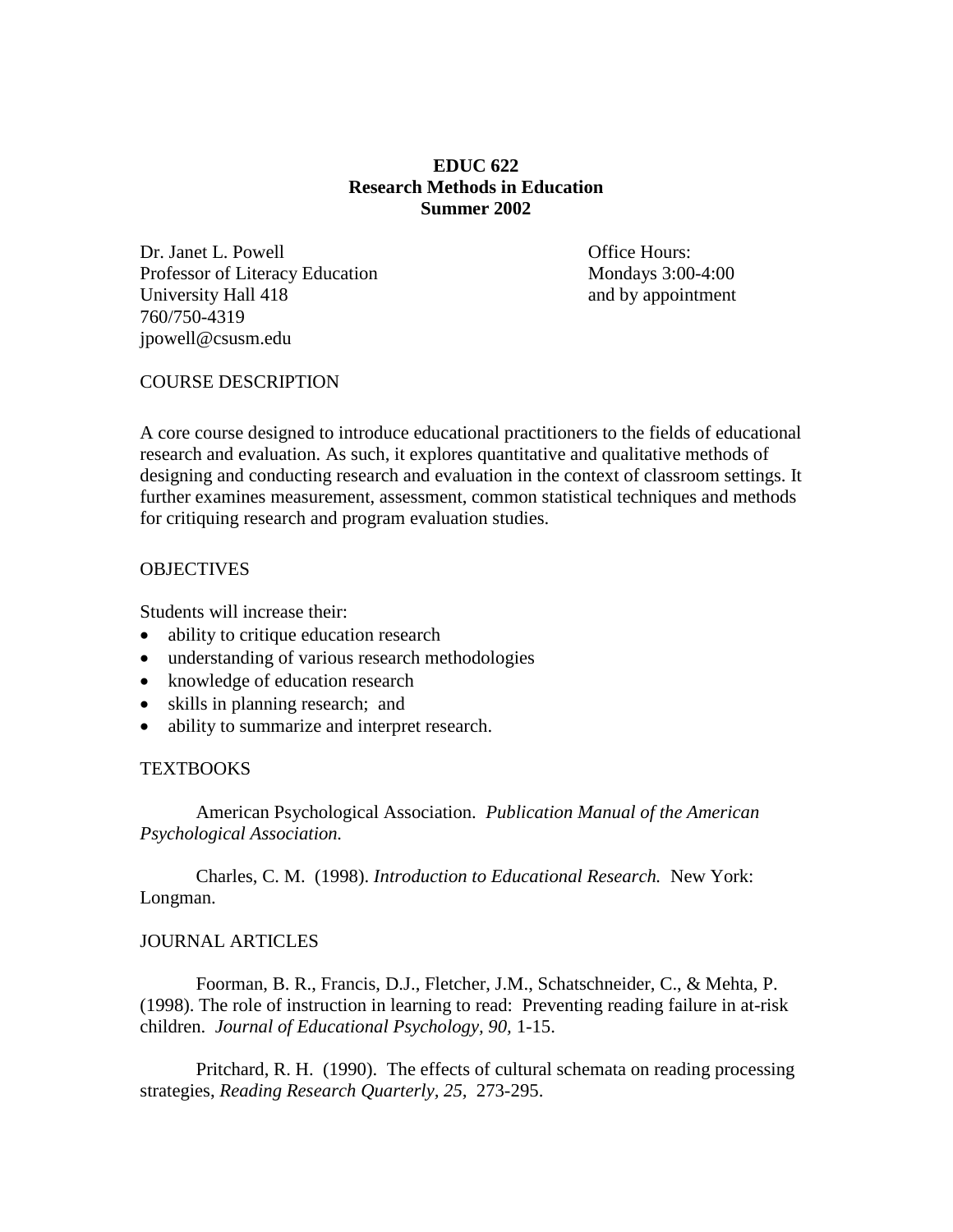### ASSIGNMENTS:

### 1. JOURNAL CRITIQUES 50 POINTS

Write a one page critique of each journal article listed above. Create a visual representation of the methodology section and put it on a large piece of paper to display in class.

#### 2. FINAL PAPER

| 50 POINTS |
|-----------|
| 50 POINTS |
| 50 POINTS |
| 50 POINTS |
|           |

The final paper assignment is to write or revise the first three chapters of a thesis in *APA format.*. You will give a 10 minute presentation of your paper *highlighting the methodology (Chapter Three)* at the end of the semester. Each chapter must be peer reviewed by two classmates.

#### **Master Thesis/Project Guidelines**

## CHAPTER ONE INTRODUCTION/FOCUS OF THE THESIS/PROJECT

This chapter will define the research or project focus. Explain what you hope to accomplish in your thesis/project. What issue is to be addressed? Definitions of terms must be very clear. Do not assume that your reader knows what you mean when you use educational jargon.

Thoughts for the Writer/Reader:

- Are terms and definitions clear?
- Is it clear what the focus of the research will be? One of two formats should be used: 1) The research shows X, Y, and Z, but it doesn't show\_\_\_\_. -or- 2) This research will help build upon the research of  $X$ ,  $Y$ , and  $Z$  by
- Is the question *very* clear? Do you understand exactly what the author hopes to find?
- Is the chapter written in present tense? (With the exception of citations of other research; use past tense or present perfect tense for these--see APA)

# CHAPTER TWO REVIEW OF THE LITERATURE

This chapter will put the research or project in context with what is already known. Review what is currently known (and not known) about the issue. Where is the field in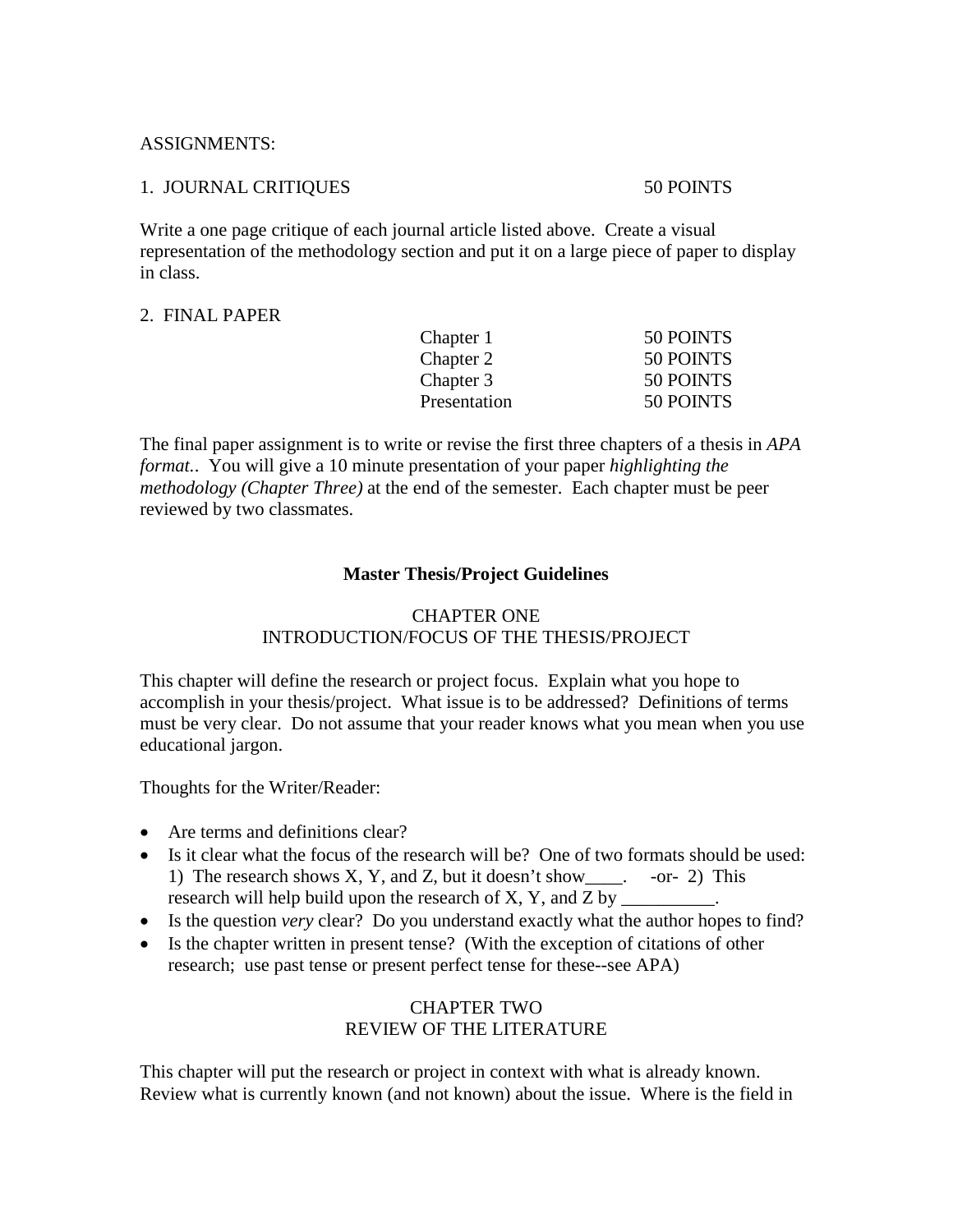terms of what is happening with the topic? Put your project/issue into a theoretical context. What theories/ principles are you basing your projection? What are your assumptions? The review of the literature puts the project in perspective and lets the reader know why the project is of significance. It also provides a *critical analysis* of the research.

Thoughts for the Writer/Reader:

- Is all the research discussed relevant to the question presented in Chapter One?
- Do you understand the essential elements of the each article cited? Did the author provide information on the methodology, subjects, and conclusions of each article? Did the author mention strengths and weaknesses of the research?
- Are the majority of the articles from professional, peer reviewed journals?
- Is the chapter written in past tense?

# CHAPTER THREE METHODOLOGY

This chapter describes the research or project designs and data collection. How will the research/project be conducted? Why did you select that design? What must be done in order for you to accomplish your goals? In the introduction to this Chapter, cite Charles identifying the methodology you have selected and a clear rationale for using that methodology.

Thoughts for the Writer/Reader:

- Are descriptions of the methodology specific enough that someone could replicate?
- Is it clear who did what and when? Is it clear how these decisions were made?
- Whenever possible, did the author use examples of classroom scenarios, student work, teacher lesson plans, etc.?
- Is the chapter written in past tense?

If a project, did the author list conclusions from the review of literature and list specifically how those conclusions will be implemented into the final project?

# **General Guidelines for Peer Review:**

- APA format should be followed. Read APA for important information on such things as spacing, margins, etc.
- Give the author specific feedback on what you understood and what you didn't understand
- Think about how well the chapter holds together. Does it all seem relevant/necessary? Could any parts be cut?
- Is it clear? Does it all make sense? What needs clarification?
- Is there a clear and easy to follow organization? Are large pieces of text broken up? Are there appropriate subheadings?
- Is the theoretical orientation of the writer clear?
- Is there a summary and/or a concluding paragraph? This should be a transition to what will follow.